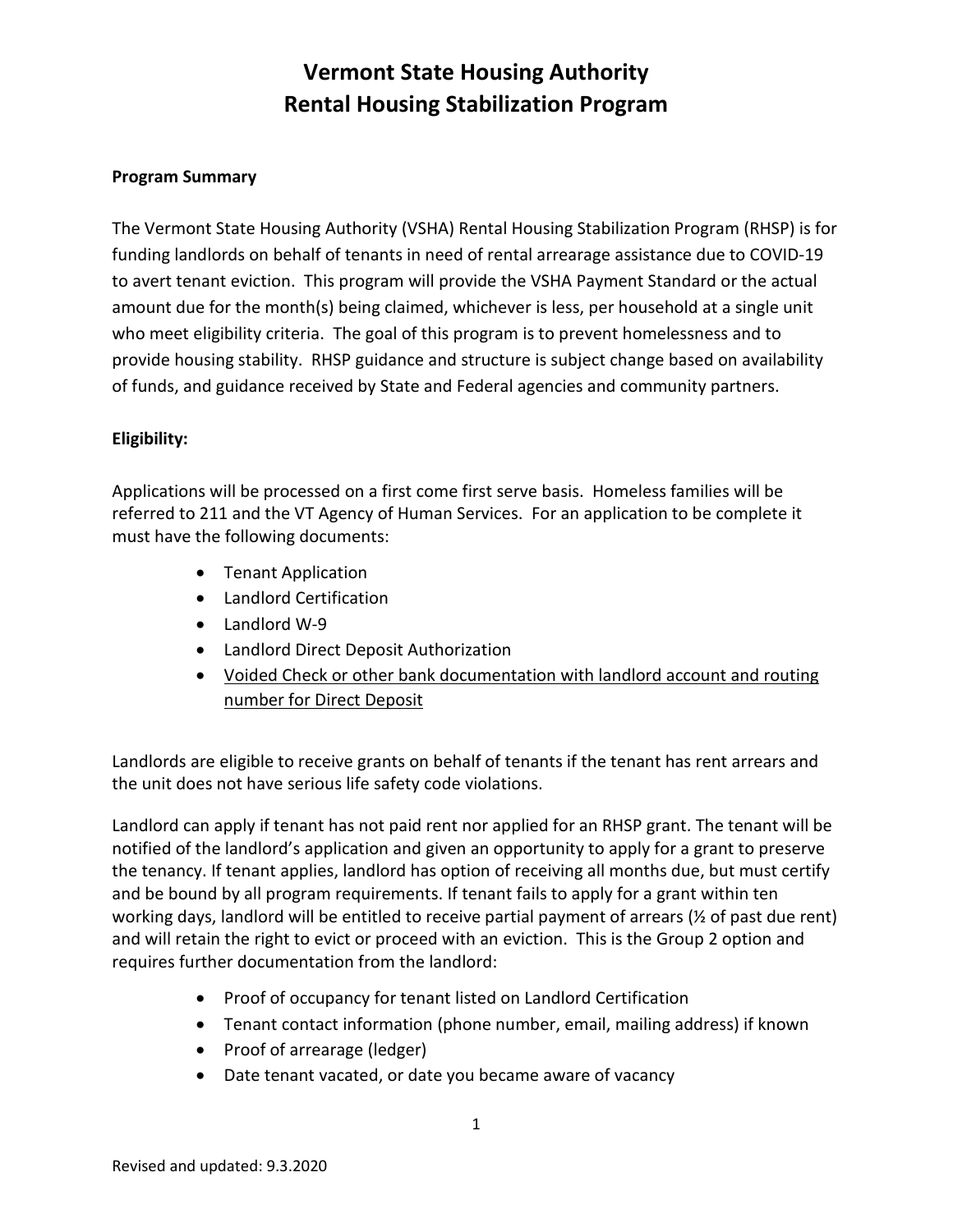• A statement describing how you learned the tenant had vacated the unit, reason for vacancy if other than rent, if the unit has been re-rented and when (date), and if the unit is in rentable condition.

You must also indicate why you applied under Group 2 rather than Group 1:

- a. I am unable to get in touch with my tenant to apply for full back rent.
- b. I am in the process of selling my building/personal house and need the building to be empty.
- c. I need to get back into my home.
- d. The tenant is damaging the property, but I cannot get a court hearing.
- e. Other reason:

**Vacancy Loss:** Landlords that initially applied for grant funds for rent arrearage under Group 1, but the tenant failed to submit an application, or applied seeking partial payment under Group 2 (but was denied grant funds because the tenant had vacated the unit before the grant claim was processed and paid), or the tenant vacated the rental units after March 1, 2020 owning unpaid rent. VSHA will pay half the amount owed for arrears incurred after March 1, 2020. Arrearages incurred before March 1, 2020 will not be reimbursed.

Money to Move program: Tenants who are in unsustainable tenancies are eligible for rent arrears per program guidelines. These tenants will be encouraged to move to a sustainable unit and will be eligible for first and last months' rent and security deposit and where necessary rent payments through December 30, 2020, or beyond if program extended. Unsustainable may be defined as unaffordable, tenant is a victim of violent crime or abuse, or any reason the unit cannot be maintained by the tenant where finding a new unit would change this pattern. A new application will need to be submitted by the tenant and new landlord for consideration.

Unsustainable may be defined as unaffordable, tenant is a victim of violent crime or abuse, or any reason the unit cannot be maintained by the tenant where finding a new unit would change this pattern.

Incomplete applications will be held for 10 days while awaiting any additional or missing certifications and documentation.

Additionally, for landlords to be eligible to receive payment they must certify the following: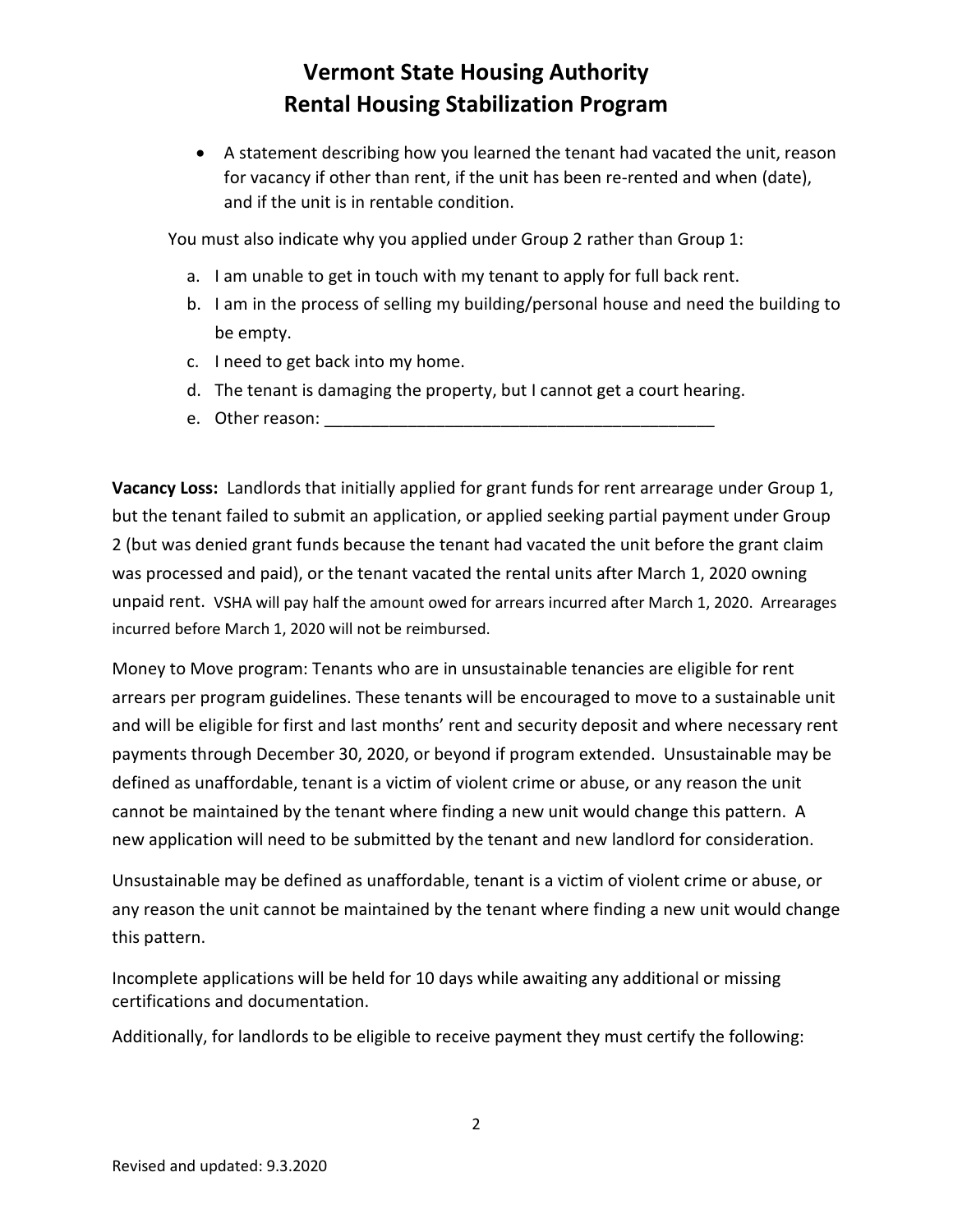- The dwelling unit for which the tenant will be receiving assistance is operated and maintained in compliance with Vermont Rental Housing Code or will be brought into compliance within 30 days. Units with serious life safety code violations will be referred to Vermont Legal Aid.
- [https://www.healthvermont.gov/sites/default/files/REG\\_Rental\\_Housing\\_Code.](https://www.healthvermont.gov/sites/default/files/REG_Rental_Housing_Code.pdf) [pdf](https://www.healthvermont.gov/sites/default/files/REG_Rental_Housing_Code.pdf)
- RHSP payments will not be made on behalf of tenants in units with serious life safety code violations until the repairs are verified as complete.
	- o The following are considered life threatening conditions:
		- Any condition that jeopardizes the security of the unit
		- Major plumbing leaks or flooding, waterlogged ceiling or floor in imminent danger of falling
		- **Natural or LP gas or fuel oil leaks**
		- Any electrical problem or condition that could result in shock or fire
		- Absence of a working heating system when outside temperature is below 60 degrees Fahrenheit.
		- Utilities not in service, including no running hot water
		- Conditions that present the imminent possibility of injury
		- **D** Obstacles that prevent safe entrance or exit from the unit
		- Absence of a functioning toilet in the unit
		- **Inoperable smoke detectors**
- Monthly rent in excess of VSHA payment standards for the months' rent was in arrears will be waived.
- Late fees will be waived.
- The contract rent will not be increased before January 1, 2021 or the end of the rental term, whichever is later.
- Any pending termination of tenancy, and any pending court case for eviction will be dropped.
- Eviction for cause, and non-payment of rent that arose prior to receipt of this payment will be waived.
- No new action will be taken to evict for nonpayment of rent for a time period equal to the number of months covered by the grant, or up to 6 months, whichever is less.
- New eviction actions will not be taken while a RHSP application is pending with VSHA.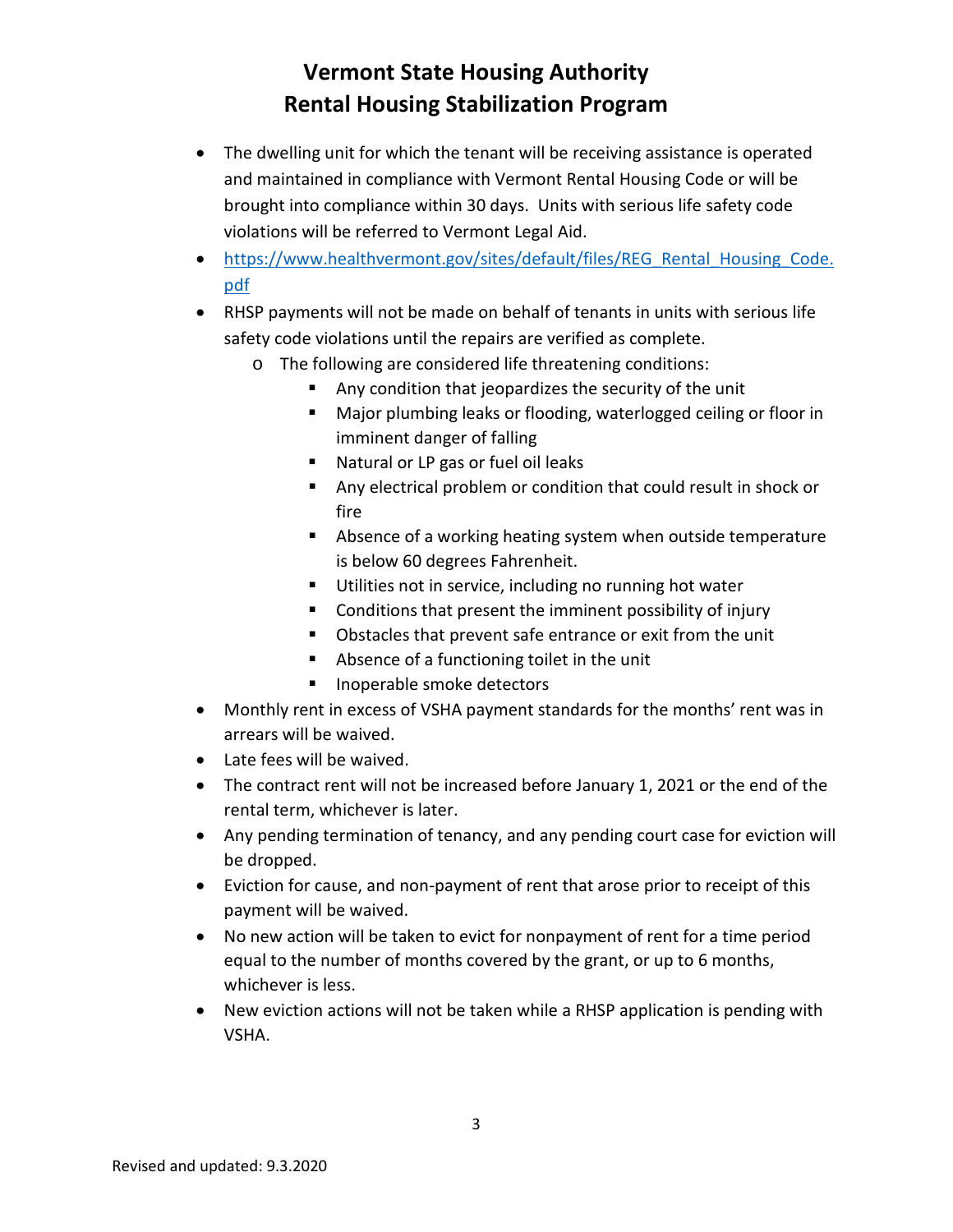• For the landlord to receive payment, the landlord must furnish to VSHA an IRS W-9, the VSHA Direct Deposit form and a voided check or other bank account documentation with account and routing number i.e. deposit slip.

#### **Decisions and Appeals**

- 1. All decisions will be made within 10 working days of submission of a **complete application package** (certification from landlord and tenant application). Incomplete applications will maintain their position on the list until a complete application is received, no more than 10 working days.
- 2. All decisions will be in writing by email or First-Class mail if necessary and conveyed to the tenant and landlord.
- 3. The Administrator will have an expedited appeals process by which a hearing will be held with anyone designated by the Administrator who was not the original decisionmaker or that person's subordinate, and a decision is made within 10 working days of the request for an appeal.
- 4. Applicants will remain on list until a decision is made.

### **Applications**

On-line applications are strongly encouraged for applications to be processed as quickly as possible. Forms may be filled out online through the online portal at <https://www.vsha.org/rental-housing-stabilization-program/>Paper applications may be printed from the website and sent by mail, but this should be done only when necessary. There are organizations that will help with an online application. For questions or assistance with applications and submittals please contact:

- Tenants call VT Legal Aid 1-800-889-2047 **or fill out** [Legal Help Request](https://vtlawhelp.org/vlh-intake)  [Form.](https://vtlawhelp.org/vlh-intake) (All tenants are eligible for help).
- Landlords call VT Landlords Association (no membership required) 802- 985-2764 or 888-569-7368
- VSHA -- 802-828-2040 or 802-828-1650 or 802-828-5596

### **Payments:**

All benefits will be paid by Direct Deposit to landlord's bank account. Landlords and tenants may apply as often as needed until December 20, 2020, or the program funds run out, but payments will not exceed the VSHA Payment Standard for the geographic area for the number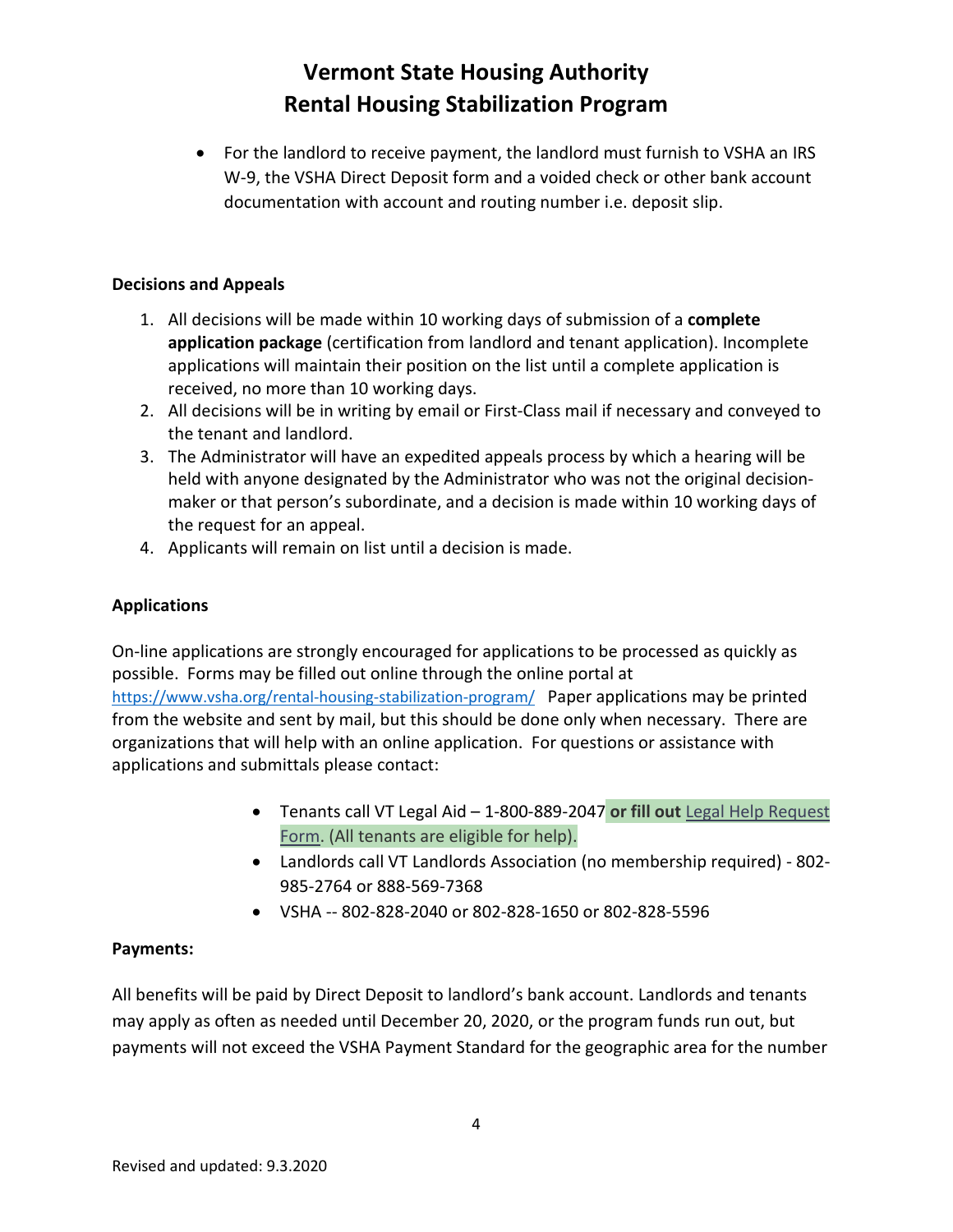of months of rent needed during the program timeline. Landlords must also certify to the rental amount the tenant is in arrears.

This program will provide payments of back rent up to the VSHA Payment Standard or the actual amount of rent arrears due for the month(s) being claimed, whichever is less, for a household at a single unit who meet eligibility criteria.

There is not a maximum amount of back rent that can be requested but there are thresholds that will require more documentation for an application to be considered eligible for review. Those thresholds are:

- **Group 1 –**
	- o Applications received before 1/1/2019
		- **Tenant ledger (required)**
		- **Statement describing tenancy and reason for extended** delinquency (required)
		- Letters (if available/applicable)
		- Copies of legal action (if available/applicable)
	- o Applications with arrears greater than \$10,000
		- **Tenant ledger (required)**
		- any documentation of effort to collect, including court filing
- **Group 2**
	- o All Group 2 Landlord Certifications
		- **Proof of occupancy for tenant listed on Landlord Certification**
		- **Tenant contact information (phone number, email, mailing** address) if known
		- **Proof of arrearage (ledger)**
		- Date tenant vacated, or date you became aware of vacancy
		- A statement describing how you learned the tenant had vacated the unit, reason for vacancy if other than rent, if the unit has been re-rented and when (date), and if the unit is in rentable condition
- **Group 2.B** (Vacancy loss)
	- o Copy of Rent Ledger
	- o Date vacated, or date that the landlord became aware of the vacancy
	- $\circ$  Has the unit been re-rented, if so date (), if not rented is the unit in rentable condition Y or N.
	- o Provide Tenant Contact information of new address if known.

To be eligible, landlords and tenants must agree to the program guidelines and certification criteria on the Tenant Application and Landlord Certification respectively and sign the document thereby affirming: